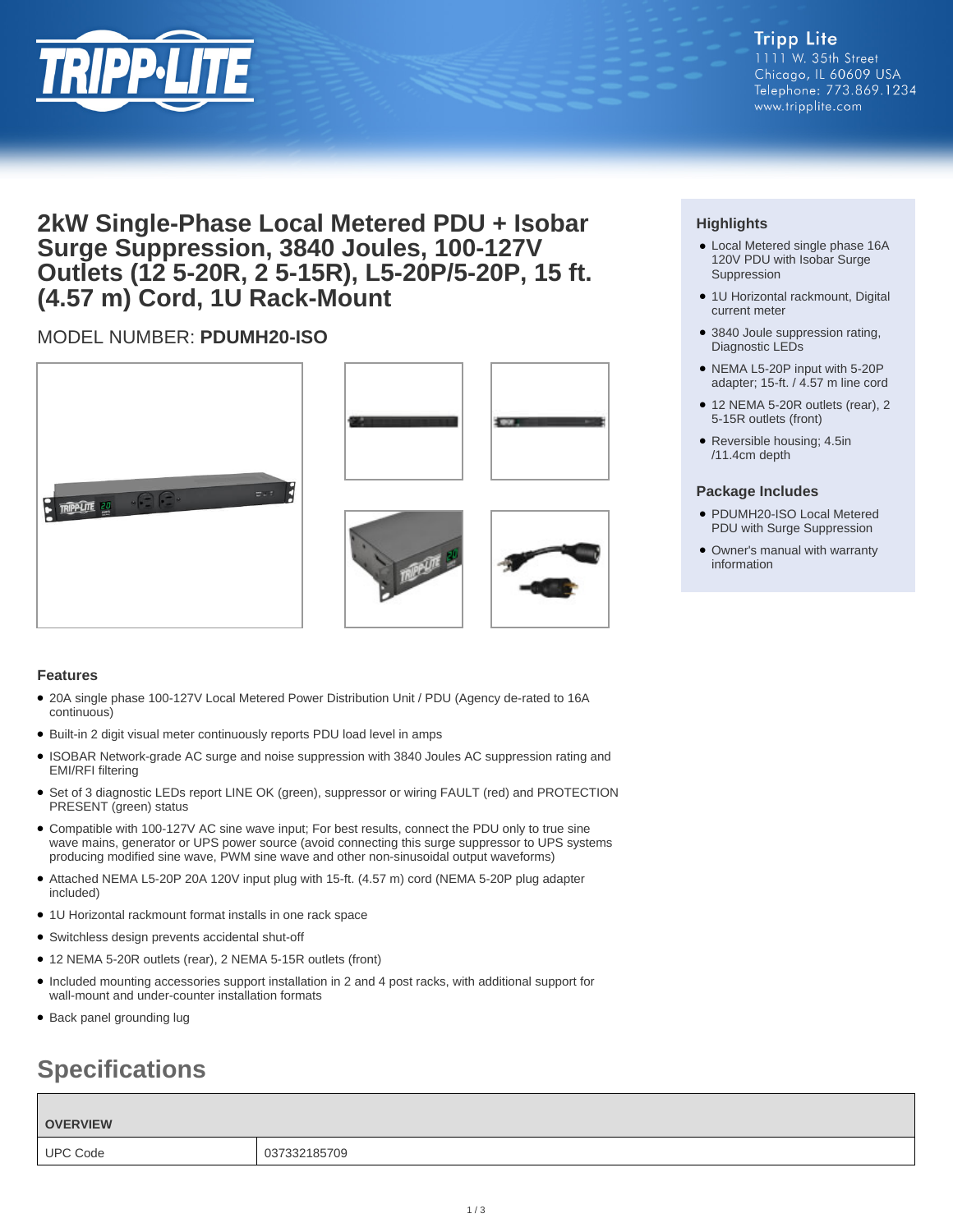

| PDU Type                                     | <b>Local Metered</b>                                                                                                                     |  |
|----------------------------------------------|------------------------------------------------------------------------------------------------------------------------------------------|--|
|                                              |                                                                                                                                          |  |
| <b>INPUT</b>                                 |                                                                                                                                          |  |
| PDU Input Voltage                            | 100; 120; 125; 127                                                                                                                       |  |
| <b>Recommended Electrical Service</b>        | Single-phase 20A 100-127V service                                                                                                        |  |
| Maximum Input Amps                           | 16                                                                                                                                       |  |
| Maximum Input Amps Details                   | Agency de-rated to 16A continuous                                                                                                        |  |
| PDU Plug Type                                | NEMA 5-20P; NEMA L5-20P                                                                                                                  |  |
| Input Phase                                  | Single-Phase                                                                                                                             |  |
| Input Cord Length (ft.)                      | 15                                                                                                                                       |  |
| Input Cord Length (m)                        | 4.57                                                                                                                                     |  |
| <b>OUTPUT</b>                                |                                                                                                                                          |  |
| <b>Output Capacity Details</b>               | 2.03kW (127V), 1.92kW (120V), 1.6kW (100V) / 16A total capacity; 16A max per 5-15/20R outlet; 12A max per 5-<br>15R outlet               |  |
| <b>Frequency Compatibility</b>               | 50 / 60 Hz                                                                                                                               |  |
| <b>Output Receptacles</b>                    | (2) 5-15R; (12) 5-15/20R                                                                                                                 |  |
| <b>Output Nominal Voltage</b>                | 100-127V                                                                                                                                 |  |
| <b>Overload Protection</b>                   | 20A circuit breaker                                                                                                                      |  |
| <b>USER INTERFACE, ALERTS &amp; CONTROLS</b> |                                                                                                                                          |  |
| Front Panel LCD Display                      | Two digit current meter reports PDU output load in amps                                                                                  |  |
| Front Panel LEDs                             | Set of 3 diagnostic LEDs continuously report status for LINE OK (green), suppressor or wiring FAULT (red) and PROTECTION PRESENT (green) |  |
| Switches                                     | No power switch                                                                                                                          |  |
| <b>SURGE / NOISE SUPPRESSION</b>             |                                                                                                                                          |  |
| AC Suppression Joule Rating                  | 3840                                                                                                                                     |  |
| AC Suppression Response Time                 | $NM = 0$ ns. $CM = <1$ ns                                                                                                                |  |
| <b>Protection Modes</b>                      | Includes full normal mode (H-N) and common mode (N-G / H-G) line surge suppression                                                       |  |
| Clamping Voltage (RMS)                       | 140                                                                                                                                      |  |
| AC Suppression Surge Current<br>Rating       | 60,000 amps                                                                                                                              |  |
| EMI / RFI Filtering                          | 40-80 dB                                                                                                                                 |  |
| Immunity                                     | Conforms to IEEE 587 / ANSI C62.41                                                                                                       |  |
| Automatic Shut-Off                           | No                                                                                                                                       |  |
| <b>PHYSICAL</b>                              |                                                                                                                                          |  |
| Material of Construction                     | Metal                                                                                                                                    |  |
|                                              |                                                                                                                                          |  |